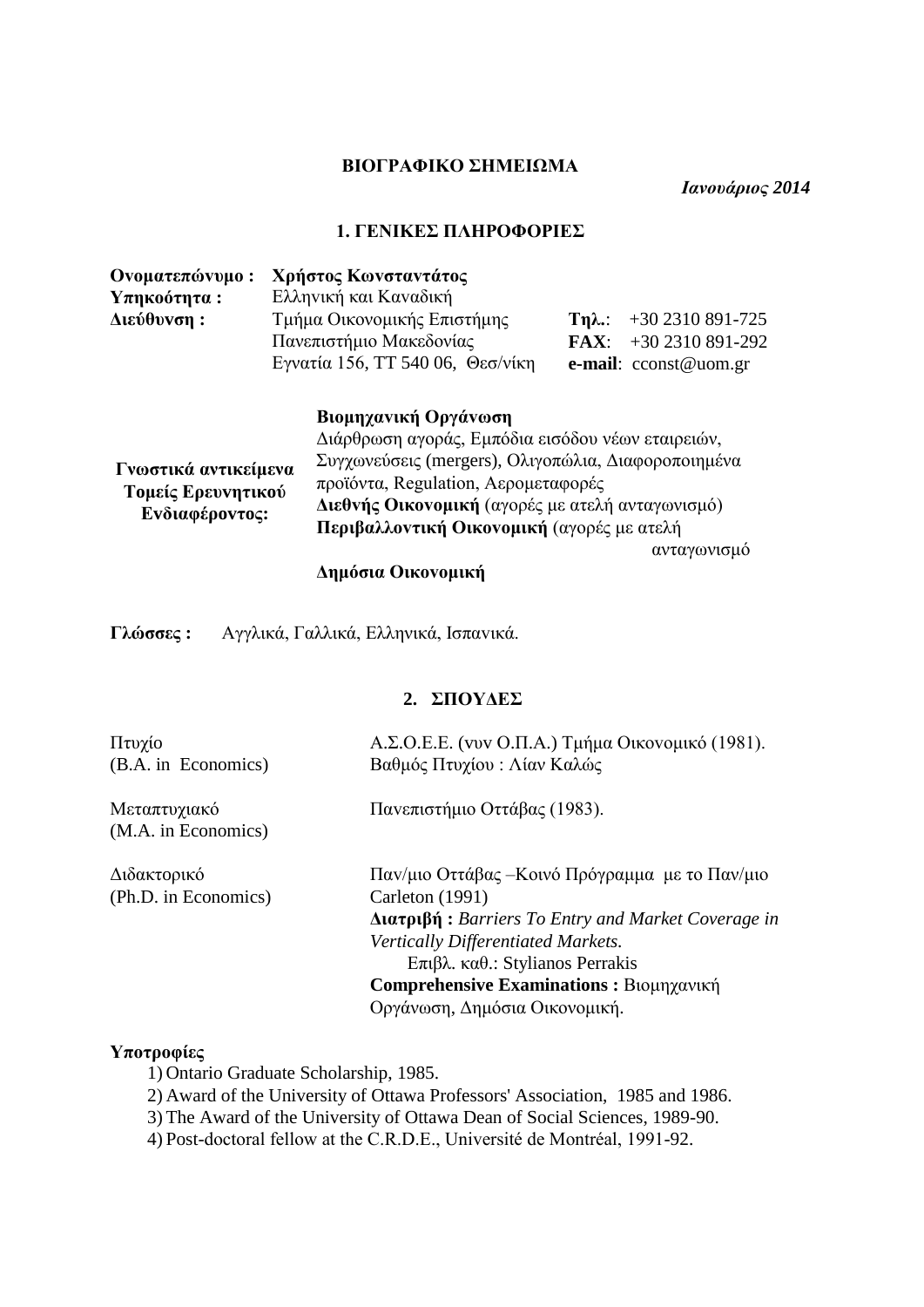# **3. ΕΠΑΓΓΕΛΜΑΤΙΚΗ ΕΞΕΛΙΞΗ**

| 2008 - σήμερα : | Καθηγητής, Τμήμα Οικονομικών Επιστημών, Πανεπιστήμιο<br>Μακεδονίας, Θεσσαλονίκη.                                                                                                                                                                                                                                                       |  |
|-----------------|----------------------------------------------------------------------------------------------------------------------------------------------------------------------------------------------------------------------------------------------------------------------------------------------------------------------------------------|--|
| 2/2006-8/2009   | Αναπληρωματικό μέλος της Επιτροπής Ανταγωνισμού                                                                                                                                                                                                                                                                                        |  |
| 1993 - σήμερα : | Τακτικό μέλος (χωρίς αμοιβή) του ερευνητικού κέντρου CREATE<br>του Παν/μίου Λαβάλ, Κεμπέκ, Καναδάς.<br>(Υπό την ονομασία GREEN έως το 2011. Κέντρο Έρευνας στην<br>Οικονομική της Ενέργειας, του Περιβάλλοντος και των Φυσικών<br>Πόρων και της Αγροτικής Οικονομικής, με βασικό άξονα τη<br>Βιομηχανική Οργάνωση των σχετικών αγορών) |  |
| 2003-2008       | Αναπληρωτής Καθηγητής, Τμήμα Οικονομικών Επιστημών,<br>Πανεπιστήμιο Μακεδονίας, Θεσσαλονίκη.                                                                                                                                                                                                                                           |  |
| 1998 - 2003 :   | Αναπληρωτής καθηγητής, Οικονομικό Τμήμα, Παν/μιο Λαβάλ,<br>Κεμπέκ, Καναδάς. (professeur agrégé, département d'économique,<br>Université Laval).                                                                                                                                                                                        |  |
| 1994-1998:      | Επίκουρος καθηγητής (professeur adjoint), Οικονομικό Τμήμα,<br>Πανεπιστήμιο Λαβάλ, Κεμπέκ, Καναδάς.                                                                                                                                                                                                                                    |  |
| 1992-1994:      | Επίκουρος καθηγητής, Τμήμα Εφηρμοσμένης Οικονομικής στην<br>Διοίκηση Επιχειρήσεων, Σχολή Διοίκησης Επιχειρήσεων,<br>Πανεπιστήμιο Λαβάλ, Κεμπέκ, Καναδάς.                                                                                                                                                                               |  |
| 1991-1992:      | Λέκτορας στο Τμήμα Οικονομικής και το Κέντρο Έρευνας C.R.D.E.<br>του Πανεπιστημίου του Μοντρεάλ, Μοντρεάλ, Καναδάς.                                                                                                                                                                                                                    |  |
| 1990-1991:      | Λέκτορας στην Σχολή Διοίκησης Επιχειρήσεων του Παν/μίου<br>Οττάβας, Οττάβα, Καναδάς                                                                                                                                                                                                                                                    |  |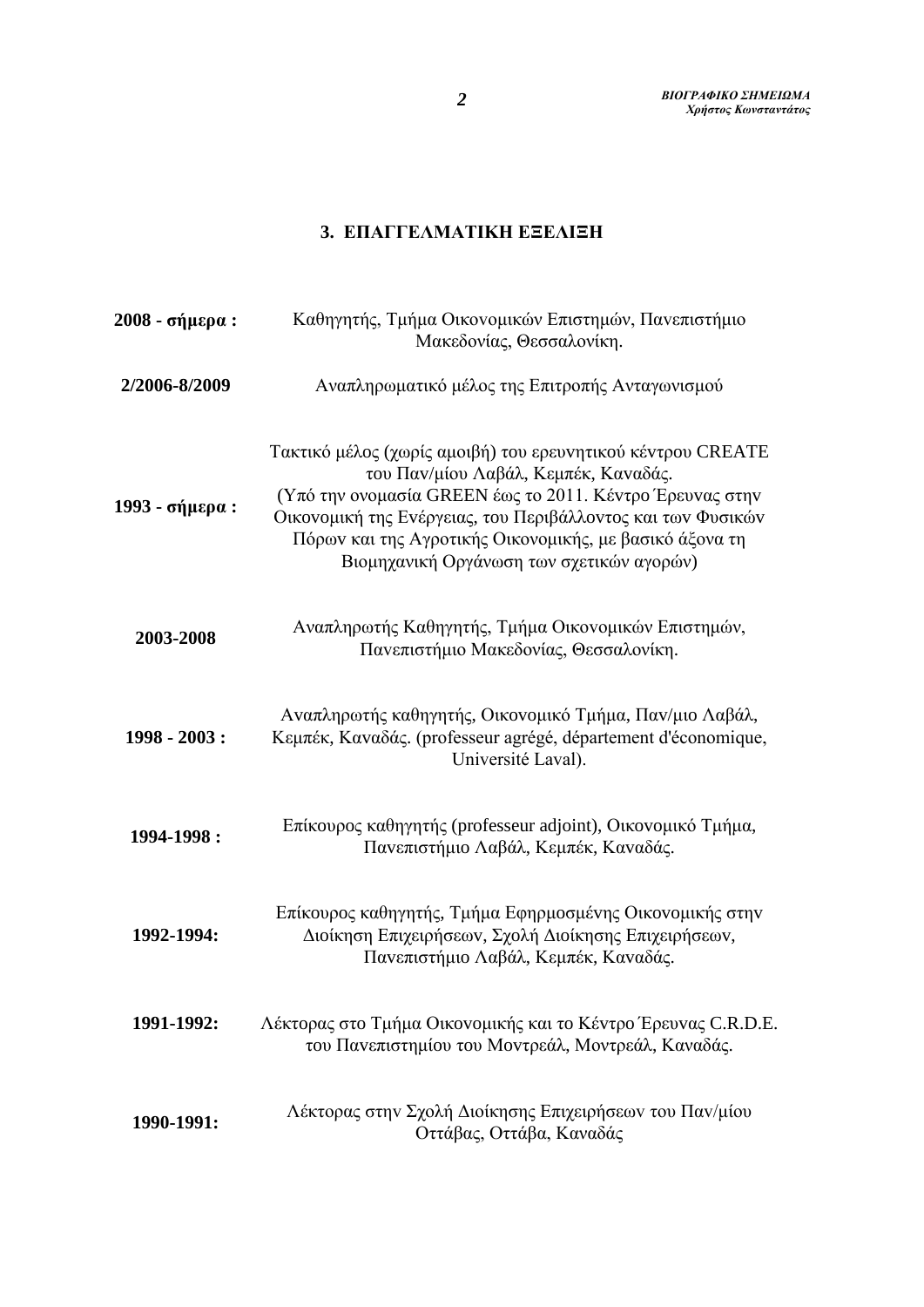#### **1993 - σήμερα :** Τακτικό μέλoς (χωρίς αμοιβή) τoυ ερευvητικoύ κέvτρoυ GREEN (Κέvτρo Έρευvας στηv Οικovoμική της Εvέργειας, τoυ Περιβάλλovτoς και τωv Φυσικώv Πόρωv) τoυ Παv/μίου Λαβάλ, Κεμπέκ, Καvαδάς.

#### **4. ΔΙΟΙΚΗΤΙΚΕΣ ΥΠΕΥΘΥΝΟΤΗΤΕΣ**

| 2013-2017   | Εκλεγμένο μέλος του Συμβουλίου του Πανεπιστημίου Μακεδονίας |  |  |
|-------------|-------------------------------------------------------------|--|--|
| $1/9/2010-$ | Αντιπρύτανης Ακαδημαϊκών Υποθέσεων και Προσωπικού,          |  |  |
| σήμερα      | Πανεπιστήμιο Μακεδονίας                                     |  |  |
| 1/9/2009-   | Πρόεδρος του Τμήματος Οικονομικών Επιστημών του             |  |  |
| 31/8/2011   | Πανεπιστημίου Μακεδονίας                                    |  |  |
| 2006-2008   | Πρόεδρος του Διατμηματικού Μεταπτυχιακού Προγράμματος στην  |  |  |
|             | Οικονομική Επιστήμη, Πανεπιστήμιο Μακεδονίας.               |  |  |
| 2004-2006   | Αναπληρωτής πρόεδρος του Διατμηματικού Μεταπτυχιακού        |  |  |
|             | Προγράμματος στην Οικονομική Επιστήμη, Πανεπιστήμιο         |  |  |
|             | Μακεδονίας με καθήκοντα προέδρου από τον Σεπτέμβριο 2005.   |  |  |
| 2000-2003   | Διευθυντής των μεταπτυχιακών και διδακτορικών προγραμμάτων  |  |  |
|             | του Τμήματος Οικονομικής του Παν/μίου Λαβάλ (directeur des  |  |  |
|             | programmes des 2e et 3e cycles).                            |  |  |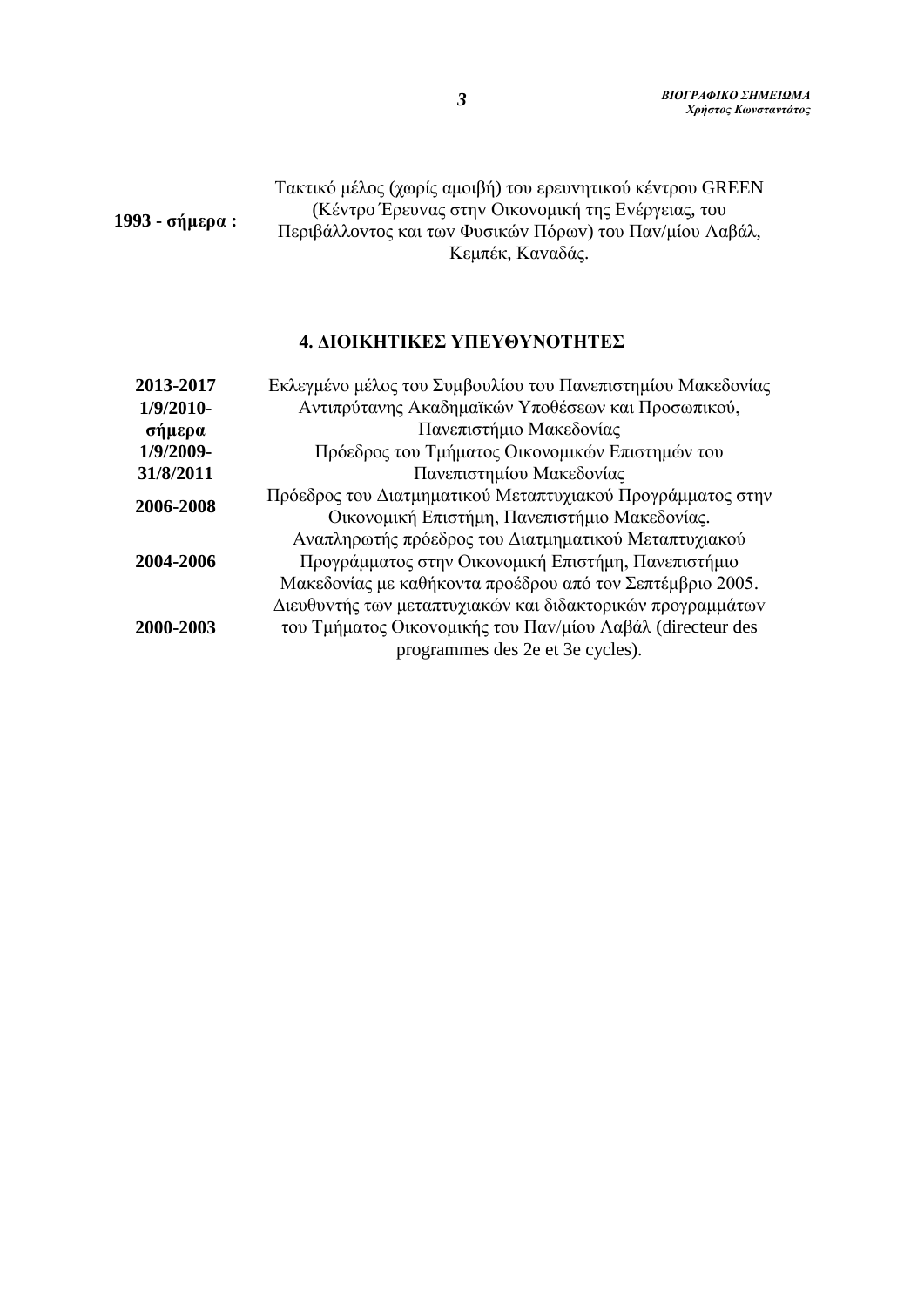#### **5. ΕΡΕΥΝΑ**

#### **5.1 Δημoσιεύσεις με σύστημα κριτών:**

- CONSTANTATOS, C., Ε. FILIPPIADIS, and E. S. SARTZETAKIS, "Using the Allocation of Emission Permits for Strategic Trade Purposes." Υπό αναθεώρηση στο *Journal of Regulatory Economics* (forthcoming)
- CONSTANTATOS, C., and M. HERRMANN "Market Inertia and the Introduction of Green Products: Can Strategic Effects Justify the Porter Hypothesis?", *Journal of Environmental*  and Resource Economics Vol. 50, Nº 2, 2011, pp 267-284.
- LARUE, B., S. POULIOT and C. CONSTANTATOS "Exports to Smuggle and Smuggling Technologies." *Review of International Economics*, Vol. 17, Issue 3, August 2009, pp. 476-493.
- BONROY, O. and C. CONSTANTATOS "On the Use of Labels in Credence Goods Markets." *Journal of Regularory Economics*, Vol. 33, No 3, 2008, pp.237-252.
- C. CONSTANTATOS "Excessive Rents and Non-Compliance with Price Ceilings." *South*  East European Journal of Economics, Vol. 5, Nº 2, Fall 2007, pp 225-231.
- BARLA, P. and C. CONSTANTATOS "On the Choice between Strategic Alliance and Merger on the Airline Sector: The Role of Strategic Effects." *Journal of Transport Economics and Policy*, 40:3, Sept. 2006, pp 409-424.
- BARLA, P., and C. CONSTANTATOS, "Strategic Interactions and Airline Network Morphology under Demand Uncertainty." *European Economic Review* 49/3, pp 703-716, April 2005.
- BONROY, O. and C. CONSTANTATOS "Biens de confiance et concurrence en prix : quand aucun producteur ne souhaite l'introduction d'un label." *Révue Économique,* 2004, n°3, pp.527-532.
- C. CONSTANTATOS, "Economic Integration in Vertically Differentiated Markets." *ΣΠΟΥΔΑΙ/SPOUDAI,* Vol. 52, N o 3, Sept. 2002, pp. 60-84.
- BARLA, P., and C. CONSTANTATOS, "Airline Network Structure under Demand Uncertainty in." *Transportation Research Part E: Logistics and Transportation Review,* 36, 2000, pp. 173-180.
- CONSTANTATOS, C. and E. S. SARTZETAKIS, "On Commodity Taxation in Vertically Differentiated Markets." *International Journal of Industrial Organization,* 1999, pp. 1203-1217.
- CONSTANTATOS, C. and S. PERRAKIS, "Free Entry May Reduce Total Willingness-To-Pay" *Economics Letters*, vol. 62, Nº 1, Jan 1999, pp. 105-112.
- CONSTANTATOS, C. and S. PERRAKIS, "Minimum quality Standards, Entry, and the Timing of the Quality Decision" *Journal of Regulatory Economics*, vol. 13, Nº 1, Jan. 1998, pp. 47-58.
- CONSTANTATOS, C. and S. PERRAKIS, "Vertical Differentiation: Entry and Market Coverage with Multiproduct Firms." *International Journal of Industrial Organization* vol. 16, 1997, pp. 81-103.
	- o Τo άρθρo αυτό αvατυπώθηκε στo: *The International Library of Critical Writings in Economics* (Series editor: Mark Blaug) volume on *The Economics of Price Discrimination*, (1999), George Norman (Ed.), Edward Elgar, UK.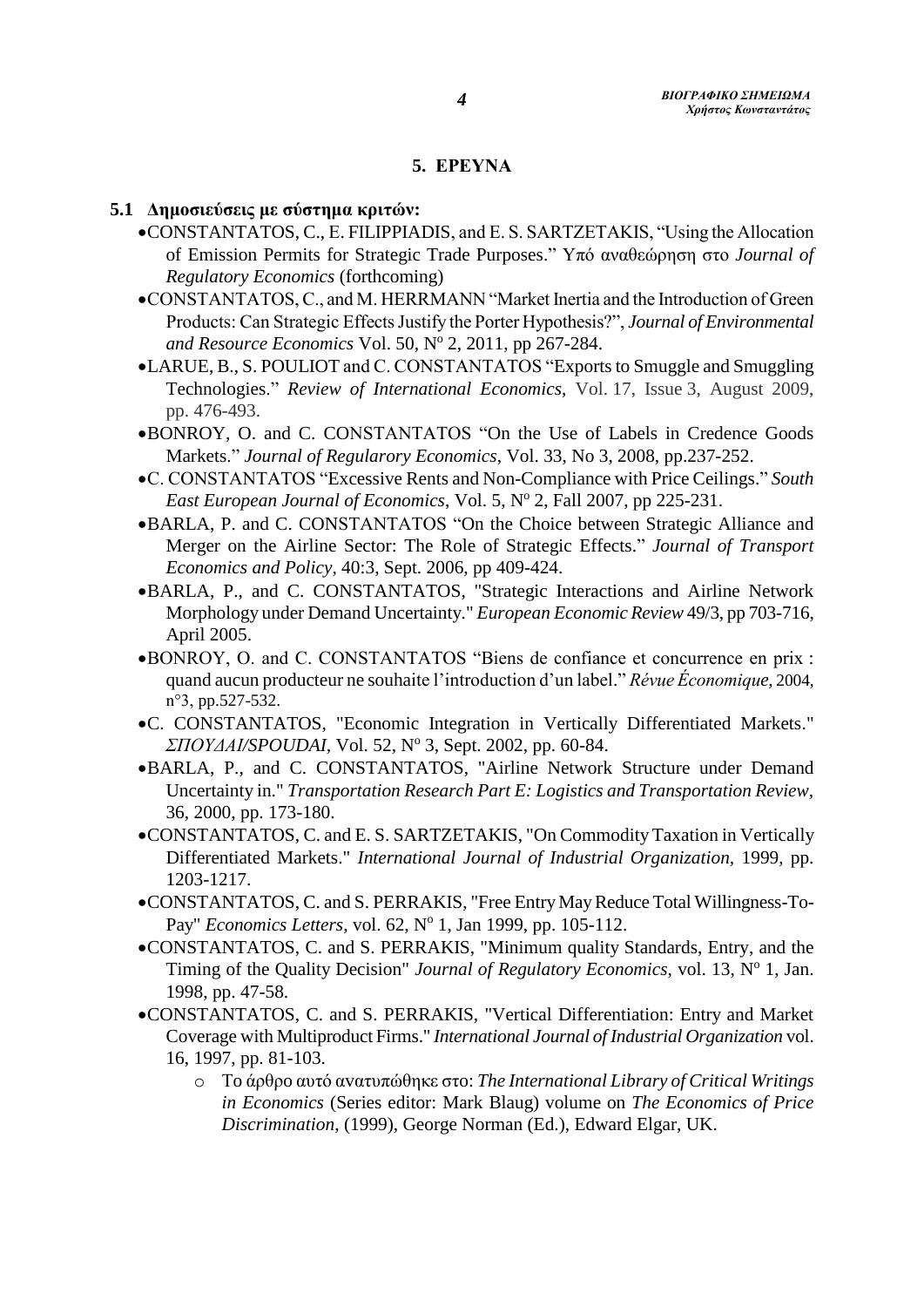- SARTZETAKIS E. S., and C. CONSTANTATOS, "Environmental Regulation and International Trade" Journal of Regulatory Economics, vol. 8, Nº 1, July 1995, pp. 61-72.
- CONSTANTATOS, C. and S. PERRAKIS, "Différenciation verticale et structure du marché" L'actualité économique, vol 71, Nº 1, March 1995, pp. 71-98.
- CONSTANTATOS C. and E. G. WEST, "Social Returns from Education: Some Neglected Factors" *Canadian Public Policy/Analyse des Politiques*, vol. 7, N° 2, June 1991, pp. 127-138.

# **5.2 Υπoβληθέvτα προς κρίση:**

- BONROY, O. and CONSTANTATOS, C., "On the Economics of Labels: how their introduction affects the functioning of markets and the welfare of all participants." Υπό αναθεώρηση στο *American Journal of Agricultural Economics* (2nd revision).
- CONSTANTATOS, C. and S. PERRAKIS, "Does always leverage provide a strategic advantage? On the impact of uncertainty over the heterogeneity of consumers' tastes on quality choices, leverage and firm profitability." Υποβληθέν στο the *Review of Industrial Organization*.

#### **5.3 Δημοσιεύσεις σε συλλογικούς τόμους (publications in edited volumes) :**

 $\bullet$  CONSTANTATOS, C. and S. SARTZETAKIS, "Η Επίδραση της Περιβαλλοντικής Πoλιτικής στηv Δoμή της Αγoράς με Διαφoρoπoιημέvα Πρoϊόvτα" (Environmental Taxation with Endogenous Market Structure), στο *Environment and Microeconomic Policy*, (E. Petrakis and A. Xepapadeas, Eds), 7th Volume composed of Articles presented at the 7th Economic Policy Studies Conference, 2002.

### **5.4 Βιβλιοκρισίες**

 CHARISTOS CONSTANTINOS, and C. CONSTANTATOS, Book review of "The Antitrust Revolution in Europe. Exploring the European Commission's Cartel Policy" edited by Lee McGowan. *South-Eastern Europe Journal of Economics*, vol 9, no 1, Spring 2011, pp 85-88.

#### **5.4 Θέματα τρέχoυσας έρευvας και επιλoγή από Working papers:**

- CONSTANTATOS, C., C. PARGIANAS, and E. SARTZETAKIS, "Taxing a Polluting Oligopoly with Endogenous Environmental Abatement and Environmentally Aware Consumers: on the use of Output *vs* Emissions Taxes" (ongoing project; mimeo to be presented at the *Jornadas de Economia Industrial*, Segovia, Spain, Sept 2013)
- CONSTANTATOS, C., C. PARGIANAS, and E. SARTZETAKIS, "Taxing a polluting industry with endogenous quality: commit to a single tax rate or offer a quality-tax menu?" (ongoing project; mimeo presented at the CRETE 2013, Naxos, Greece)
- CONSTANTATOS, C. and I. PINOPOULOS, "Accommodation effects in successive Cournot Oligopolies" (working paper; accepted for presentation at the ASSET 2013 conference, Bilbao, Spain).
- CHARISTOS, K, and C. CONSTANTATOS, "Effects of Leniency Programs and timedependant antitrust fines on cartels" (working paper; accepted for presentation at the ASSET 2013 conference, Bilbao, Spain)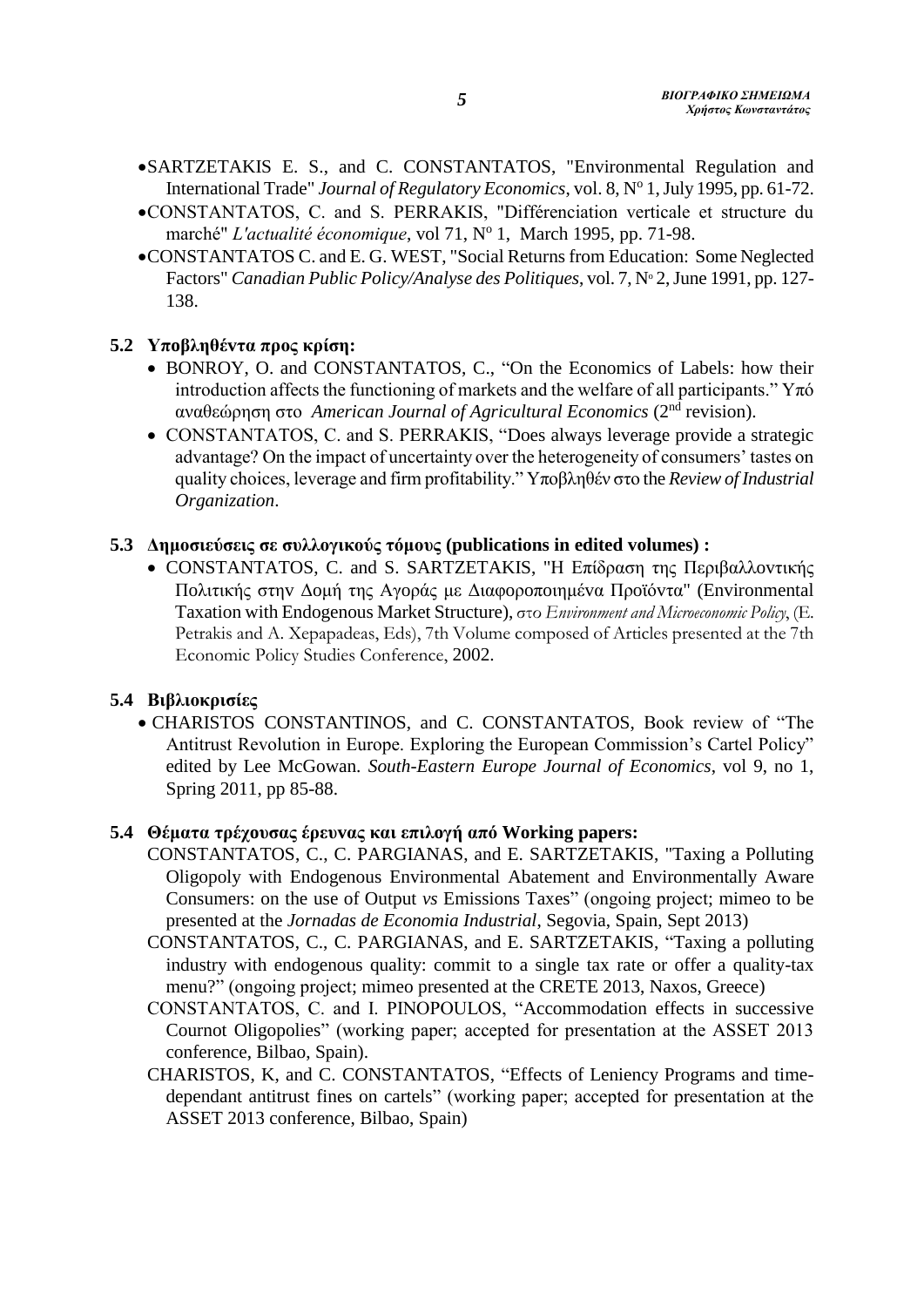- CONSTANTATOS, C., M. HERRMANN, and E. SARTZETAKIS, "Persisting Consumption Habits and Environmental Policy: a Dynamic Model with Sticky Quantities" (Ongoing project)
- CONSTANTATOS, C. and S. PERRAKIS, "Firm Location under Uncertainty over Consumers' Heterogeneity" (mimeo, ongoing project).
- BONROY, O. and CONSTANTATOS, C., "Protectionism by Means of Minimum Quality Standards: Changing The Quality Leader" (mimeo).
- BARLA, P., J.-T. BERNARD, and C. CONSTANTATOS, "Le marché de l'essence au Québec" (The gasoline retail market in the province of Québec) (mimeo, research financed by the *Fondation Claude Masse*).
- CONSTANTATOS, C. and J. DOUCET, "Averch-Johnson effect with endogenous prices: an analysis of pollution permits", mimeo, GREEN, Université Laval, 1996.
- CONSTANTATOS, C. and E. S. SARTZETAKIS, "Environmental Taxation When Market Structure is Endogenous: The Case of Vertical Product Differentiation", Fondazione Eni Enrico Mattei, Nota di Lavoro 76.95, 1995.
- Université Laval, 1996.
- CONSTANTATOS, C. and E. S. SARTZETAKIS, "Environmental Taxation When Market Structure is Endogenous: The Case of Vertical Product Differentiation", Fondazione Eni Enrico Mattei, Nota di Lavoro 76.95, 1995.

**5.5 Συvέδρια με σύστημα κριτών** (όπου σημειώνεται με αστερίσκο η κρίση βασίστηκε στην πλήρη μορφή της εργασίας (full paper) και δημοσιεύθηκε στα πρακτικά του συνεδρίου, ενώ για τις υπόλοιπες παρουσιάσεις η κρίση έγινε με βάση την περίληψη (abstract))

- 1. \*CONSTANTATOS, C. and I. PINOPOULOS, "Accommodation effects in successive Cournot Oligopolies." ASSET 2013, Bilbao, Spain, Nov. 4-6, 2013.
- 2. \*CHARISTOS, K, and C. CONSTANTATOS, "Effects of Leniency Programs and timedependant antitrust fines on cartels." ASSET 2013, Bilbao, Spain, Nov. 4-6, 2013.
- 3. \*CONSTANTATOS, C., C. PARGIANAS, and E. SARTZETAKIS, "Taxing a Polluting Oligopoly with Endogenous Environmental Quality and Environmentally Aware Consumers." *Jornadas de Economia Industrial,* Segovia, Spain, Sept. 4-6, 2013.
- 4. \*CONSTANTATOS, C., C. PARGIANAS, and E. SARTZETAKIS, "Taxing a polluting industry with endogenous quality: commit to a single tax rate or offer a quality-tax menu?", Conference on Research in Economic Theory and Econometrics (CRETE), Naxos, Greece, July 14-18, 2013.
- 5. \*CONSTANTATOS, C., C. PARGIANAS, and E. SARTZETAKIS, "Taxes on polluting industry's output: Designing policies to provide incentives for efficient investment in abatement." ASSET 2012, Limassol, November 1-3, 2012.
- 6. \*CONSTANTATOS, C., and S. PERRAKIS, "Horizontal Product Differentiation, Uncertainty, and Debt." *International Atlantic Economic Society* Conference, Oct. 4-7, 2012, Montréal, Québec, Canada).
- 7. \*BONROY, O., and C. CONSTANTATOS, "On the Economics of Labels", mimeo, INRA, Grenoble, France, 2012. Conférence de l'INRA, Toulouse, Dec. 2011.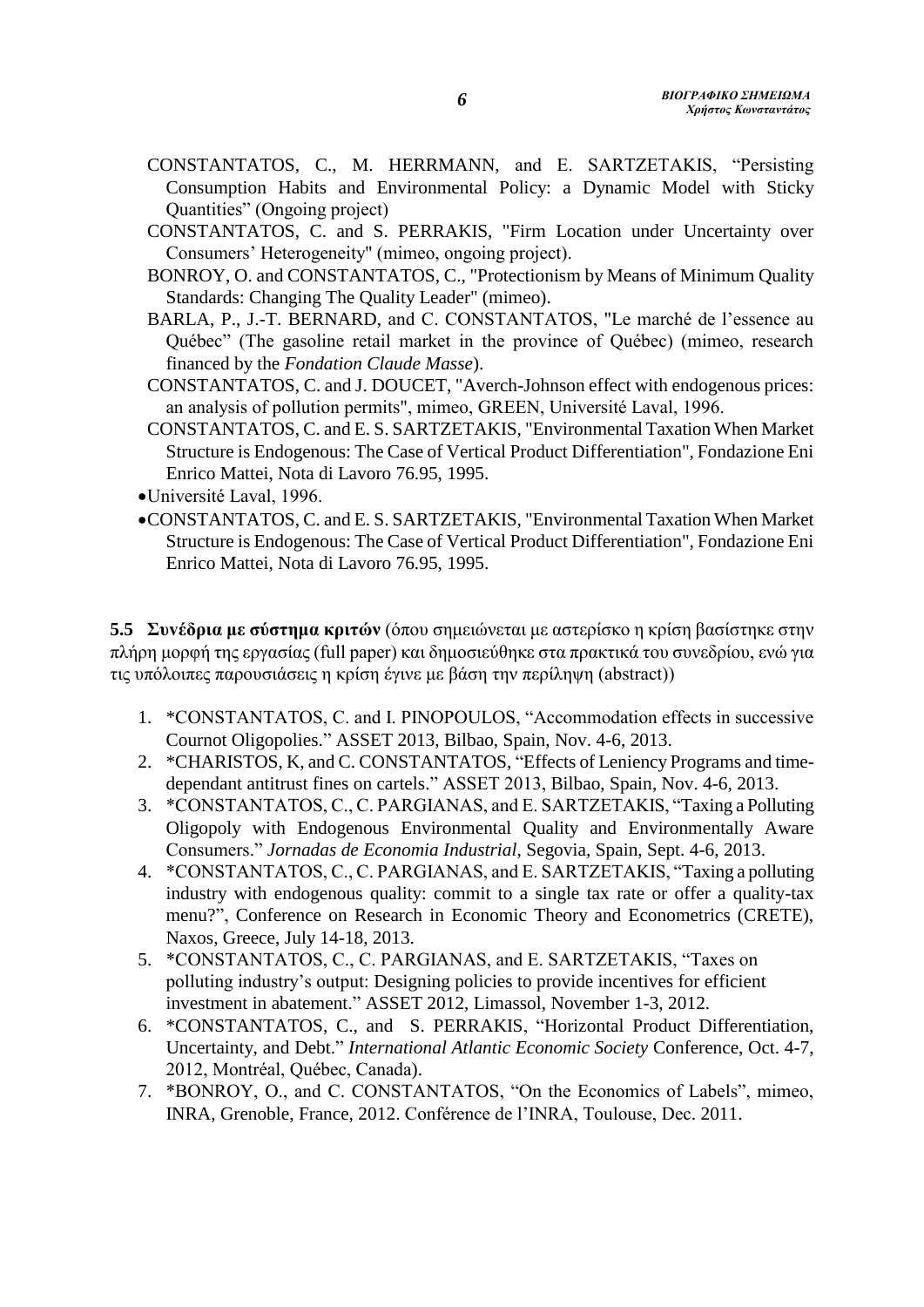- 8. \*CONSTANTATOS, C., C. PARGIANAS, and E. S. SARTZETAKIS, "Environmental Taxation with Endogenous Choice of Environmental Quality," Annual meetings of the *Canadian Resource and Environmental Economics*, Québec, Canada, 23-25/9/2011) .
- 9. \*CONSTANTATOS, C., L. FILIPIADIS and E. S. SARTZETAKIS "Using the allocation of emission permits for Strategic Trade purposes" 4<sup>th</sup> World Congress of Environmental and Resource Economists, Montréal, Québec, Canada, June 28-July 2, 2010
- 10. C. CONSTANTATOS, S. PERRAKIS, "Horizontal Product Differentiation and Debt",
	- a. \* 37th annual conference of the *European Association for Research in Industrial Economics (EARIE),* Instanbul, Turkey, Sept 2010.
	- b. 2010 ASSET meetings, Dept. of Economics, Univeristy of Alicante, Alicante, Spain, October 29-30, 2010.
- 11. \*CONSTANTATOS, C., S. PERRAKIS, and J. LEFOLL, "Debt and Product Quality" a. 2009 ASSET meetings, Bogazici University, Istanbul, October 30-31, 2009.
	- b. 36th annual conference of the *European Association for Research in Industrial Economics,* Ljubljana, Slovenia, Sept. 3-5, 2009
	- c. XXIII Jornadas de Economia Industrial, Sept 2008, Reus, Spain
- 12. \*C. CONSTANTATOS, S. PERRAKIS, and A. VLACHAKI, "Horizontal Product Differentiation and Debt" XXIV Jornadas de Economia Industrial, Sept 24- 25, 2009, Vigo, Spain
- 13. \*C. CONSTANTATOS, and M. HERRMANN, "Market Inertia and the Introduction of Green Products: Can Strategic Effects Justify the Porter Hypothesis?" 2008 ASSET meetings, European University Institute, Florence, Italy, October 2008.
- 14. \*BARLA, P. C. CONSTANTATOS, and M. HERRMANN**, "**Environmental Regulation as a Coordination Device for the Introduction of a Green Product: The Porter's Hypothesis Revisited,"
	- a. 34<sup>th</sup> Annual Conference of the European Association for Research in Industrial *Economics (EARIE),* Valencia, Spain, Sept 6-9, 2007
	- b. *3rd World Congress of Environmental and Resource Economists*, Kyoto, July 3-7, 2006.
- 15. \*CONSTANTATOS, C., S. PERRAKIS, and J. LEFOLL, "Endogenous Financial Structure and Product Differentiation under Uncertainty over the Width of the Taste Distribution" *European Meetings of the Econometric Society,* Budapest, Hungary, Aug 27-31, 2007.
- 16. \*CONSTANTATOS, C., Ε. FILIPPIADIS, and E. S. SARTZETAKIS, "Initial Permit Distribution as an Instrument of Strategic Trade Policy" *15th Annual Conference of the EAERE,* Thessaloniki, Greece, 2007.
- 17. \*BONROY, O. and C. CONSTANTATOS, "Credence goods, consumer uncertainty and the role of labels in imperfect competition," 33<sup>d</sup> *Annual Conference of the European Association for Research in Industrial Economics(EARIE),* Amsterdam, Netherlands, Aug 25-27, 2006.
- 18. \*BONROY, O. and C. CONSTANTATOS, "Minimum Quality Standards and Equilibrium Selection with Asymmetric Firms," *Annual Meeting of Association of Southern European Economic Theorists (ASSET),* Rethymnon, Greece, October 27-29, 2005.
- 19. \*BARLA, P., and C. CONSTANTATOS, C., "On the Choice between Strategic Alliance and Merger in the Airline Sector: The Role of Strategic Effects," 32nd*Annual Conference of the European Association for Research in Industrial Economics,* Porto, Portugal, Sept. 1-4,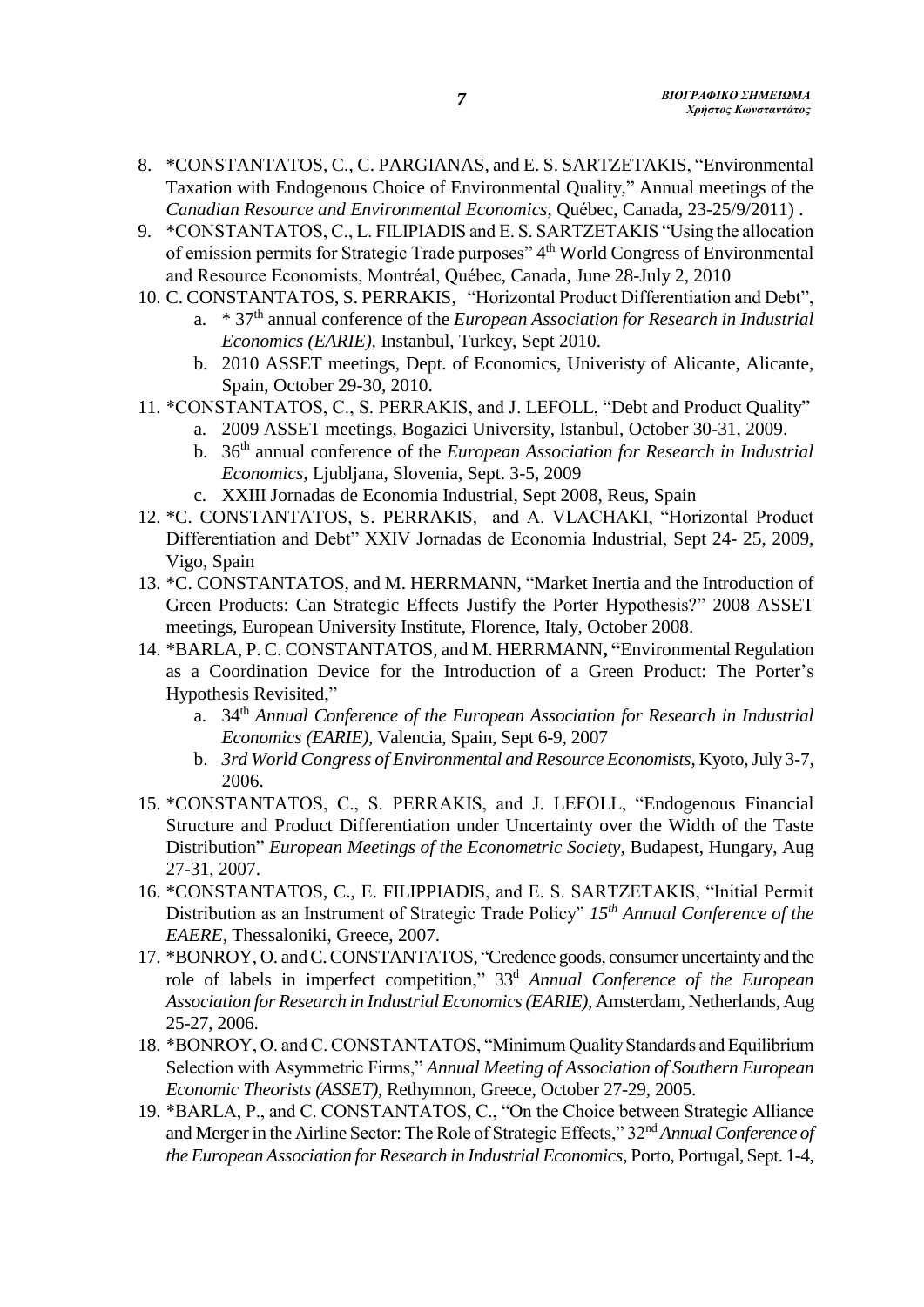2005.

- 20. \*BONROY, O. and C. CONSTANTATOS, "Strategic Minimum Quality Standards and Equilibrium Targeting," *31st Annual Conference* of the *European Association for Research in Industrial Economics,* Berlin, Germany, Sept. 2-5, 2004.
- 21. \*BONROY, O. and C. CONSTANTATOS, "*Strategic Minimum Quality Standards and Equilibrium Targeting*". Présenté au *colloque international de l'Association International d'Economie Agroalimentaire (AIEA)*, Québec 23-24 août 2004.
- 22. \*CONSTANTATOS, C., S. PERRAKIS et J. LEFOLL, "Financial Structure and Market Equilibrium in a Vertically Differentiated Industry," *30th Annual Conference of the European Association for Research in Industrial Economics,* Helsinki, Finland, August 24- 26, 2003.
- 23. \*BONROY, O. and C. CONSTANTATOS "Consumer uncertainty about which firm sells the high quality: on the slow penetration of credence goods," *37th Annual Conference of the Canadian Economics Association (CEA)*, Ottawa, June 29- July1st, 2003.
- 24. BARLA, P. and C. CONSTANTATOS, and M. HERRMANN, "Une Interprétation Économique de l'Hypothèse de Porter," *42<sup>e</sup> Congrès de la Société canadienne de Science Économique,* Hull, Québec, Canada, May 2002.
- 25. \*BARLA, P. and C. CONSTANTATOS, "Demand Uncertainty, Capacity Constraints and Airline Network Morphology in Oligopoly: To Hub or Not To Hub?" 1999 Congress of the *European Economics Association*, Santiago de Compostela, Spain, September 1999.
- 26. \*BARLA, P. and C. CONSTANTATOS, "Demand Uncertainty, Capacity Constraints and Airline Network Morphology in Oligopoly: To Hub or Not To Hub?" 26<sup>th</sup> Annual Conference of the *European Association for Research in Industrial Economics* (E.A.R.I.E.), Torino, Italy, September 1999.
- 27. \*CONSTANTATOS, C., B. LARUE and S. TOUIL, "Using Smugglers to Price Discriminate: The Case of Canadian Tobacco Industry", 26<sup>th</sup> Annual Conference of the *European Association for Research in Industrial Economics* (E.A.R.I.E.), Torino, Italy, September 1999.
- 28. \*CONSTANTATOS, C., B. LARUE and S. TOUIL, "La contrebande comme moyen de discrimination par les prix", *16èmes Journées de Microéconomie appliquée*, Lyon, France, June, 1999.
- 29. \*CONSTANTATOS, C. and S. PERRAKIS, "Potential Competition and Demand Uncertainty in Sequential Quality Choice Games," *25th meeting of the E.A.R.I.E.* (European Association for Research in Industrial Economics), Copenhagen, August 1998.
- 30. CONSTANTATOS, C., B. LARUE and S. TOUIL, "The impact of cigarette smuggling on the price of legally sold cigarettes in Canada," Congress of the *Canadian Agricultural Economics Association*, Vancouver, July 1998.
- 31. \*CONSTANTATOS C. and E.S. SARTZETAKIS, "Impact of Taxation on Market Structure under Vertical Product Differentiation", *European Association of Environmental and Resource Economics,*seventh annual meeting, Lisbon, Portugal, 1996.
- 32. \*CONSTANTATOS, C. and N. M. HUNG, "Economic Integration in Vertically Differentiated Markets" *European Meetings of the Econometric Society*, Maastricht, Pays-Bas, September 1994.
- 33. \*SARTZETAKIS, E. and C. CONSTANTATOS, "Environmental Regulation and International Trade", presented at the *5th annual meeting of the European Association of Environmental and Resource Economics*, Dublin, June 1994.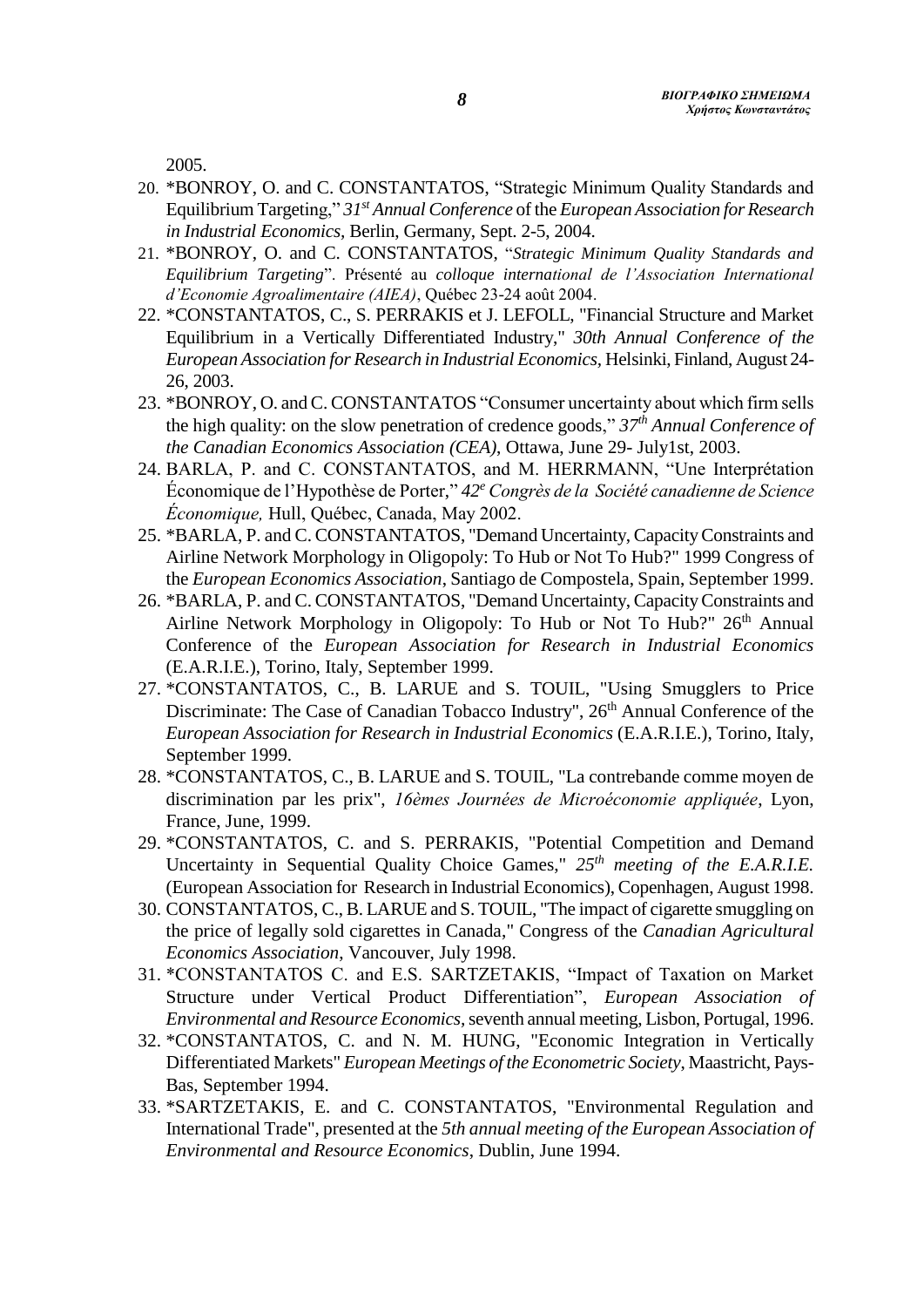34. \*CONSTANTATOS, C. and S. PERRAKIS, "Non-natural Monopoly and Market Coverage in Vertical Differentiation", *European Meetings of the Econometric Society*, Uppsala, Sweden, August 1993.

# **5.6 Διαλέξεις**

- 1. C. CONSTANTATOS, and S. PERRAKIS, S. "Financial Structure and Product Qualities." Concordia University, Montréal, Québec, Canada, Sept. 22, 2011.
- 2. BARLA, P. and C. CONSTANTATOS, and M. HERRMANN**, "**An Economic Explanation of the Porter's Hypothesis," *INRA,* Grenoble, France, March 28, 2008.
- 3. CONSTANTATOS, C., S. PERRAKIS et J. LEFOLL, "Endogenous Financial Structure and Product Differentiation under Uncertainty over the Width of the Taste Distribution,"*Athens University of Economics and Business (ASOEE),* Athens, Greece, Dec. 14, 2006.
- 4. CONSTANTATOS, C., S. PERRAKIS et J. LEFOLL, "Endogenous Financial Structure and Product Differentiation under Uncertainty over the Width of the Taste Distribution," *University of Cyprus,* Dept of Economics, Nicosia, Nov. 8, 2006
- 5. BARLA, P. and C. CONSTANTATOS, and M. HERRMANN**, "**Environmental Regulation as a Coordination Device for the Introduction of a Green Product: The Porter's Hypothesis Revisited," *University of Crete,* Rethymnon, Greece, Oct 11, 2006.
- 6. BONROY, O. and C. CONSTANTATOS, "Biens de confiance et concurrence en prix : quand aucun producteur ne souhaite l'introduction d'un label," séminaire du **CRÉA**, Université Laval, Québec, 14 novembre 2003.
- 7. BONROY, O. and C. CONSTANTATOS, "Consumer uncertainty about which firm sells the high quality: on the slow penetration of credence goods," séminaires du GREEN, Université Laval, Québec, 14 mars 2003.
- 8. BARLA, P. and C. CONSTANTATOS, "Strategic Considerations in an Airline's Hubbing Decision under Demand Uncertainty." Dept. of Economics, *University of Μacedonia*, Thessaloniki, Greece, May 2000.
- 9. BARLA, P. and C. CONSTANTATOS, "Demand Uncertainty, Capacity Constraints and Airline Network Morphology in Oligopoly: To Hub or Not To Hub?" Micro/IO seminar, *University of Athens (Joint Ph.D. programme with the Athens University of Economics and Business)*, February 2000.
- 10. CONSTANTATOS, C., "Economic Integration in Vertically Differentiated Markets", invited seminar, *Universitat Jàume I*, Castellòn, Spain, June 2000.
- 11. BARLA, P. and C. CONSTANTATOS, "Strategic Considerations in an Airline's Hubbing Decision under Demand Uncertainty", invited seminar, *University of Valencia*, Valencia, Spain, June 2000.
- 12. CONSTANTATOS, C., "Are Minimum Quality Standards Necessary in the Presence of Potential Entry?" invited seminar *Industry Canada*, Hull, Qc, Canada, February 1998.

# **5.7 Τεχνικές μελέτες (consulting reports)**

 *Analyse de l'impact de l'inclusion des coûts d'opération des détaillants dans le prix plancher de l'essence sur le bien-être des consommateurs au Québec, 1998.* (Μελέτη της επίδρασης στην ευημερία του καταναλωτή μιας πιθανής ενσωμάτωσης του μέσου σταθερού κόστους των πρατηρίων στην κατώτατη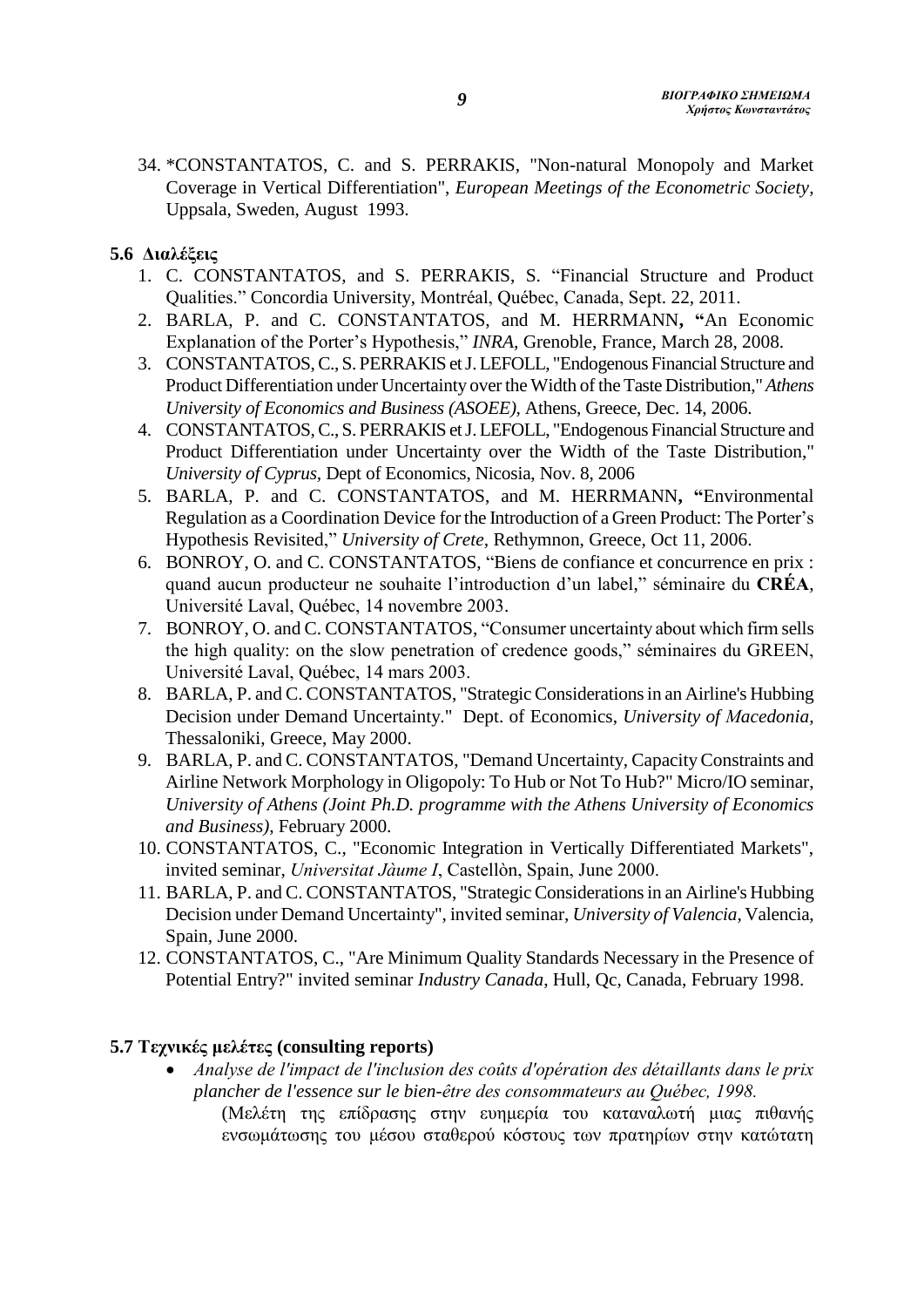επιτρεπτή τιμή της βενζίνης). Η μελέτη βρίσκεται στην ιστοσελίδα της επιτροπής ενέργειας του Κεμπέκ [www.regie-energie.qc.ca.](http://www.regie-energie.qc.ca/)

 *Les guerres de prix entre les stations d'essence à la région de Québec en 2000 : signe d'anomalie du fonctionnement du marché?, 2001.*

(Πόλεμος τιμών ανάμεσα στα πρατήρια βeνζίνης της Πόλης του Κεμπέκ κατά το 2000: ένδειξη ανωμαλίας ή φυσιολογική λειτουργία της αγοράς;) Η μελέτη βρίσκεται στην ιστοσελίδα της επιτροπής ενέργειας του Κεμπέκ [www.regie](http://www.regie-energie.qc.ca/)[energie.qc.ca](http://www.regie-energie.qc.ca/)

 *Analysis of the industrial impact of Greenhouse Gas Emissions Reduction Policies, 1998.* 

(Μελέτη της επίδρασης των διαφόρων προτεινομένων πολιτικών μείωσης των φαινομένων θερμοκηπίου στην ανταγωσιτικότητα της καναδικής βιομηχανίας). Η μελέτη έγινε για λογαριασμό του ομοσπονδιακού Υπουργείου Φυσικών Πόρων του Καναδά.

### **5.8 Χρηματοδότηση Έρευνας :**

 $\overline{a}$ 

- **ΘΑΛΗΣ**  Οικονομικό Πανεπιστήμιο Αθηνών : *Βέλτιστη Διαχείριση Δυναμικών Συστημάτων Οικονομίας και Περιβάλλοντος: Η χρήση συνθέτων προσαρμοστικών συστημάτων*, 2012-2014 (Επιστ. Υπεύθυνος: Α. Ξεπαπαδέας).
- **Επιτροπή Ερευνών Παν/μίου Μακεδονίας, Ενίσχυση Βασικής Έρευνας :** *Οριζόντια Διαφοροποίηση με Αβεβαιότητα και Επίδραση του Χρέους στην Επιλογή Χαρακτηριστικών του Προϊόντος*, 2010.
- **Επιτροπή Ερευνών Παν/μίου Μακεδονίας, Ενίσχυση Βασικής Έρευνας :** *Μια Οικονομική Ερμηνεία της Υπόθεσης του Πόρτερ,* 1930 €, 2008.
- **Επιτροπή Ερευνών Παν/μίου Μακεδονίας, Ενίσχυση Βασικής Έρευνας :** *Σύγκριση Στρατηγικών Συνεργασιών και Συγχωνεύσεων Μεταξύ Αερογραμμών,* 3000 €, 2005.
- **«ΠΥΘΑΓΟΡΑΣ: Ενίσχυση ερευνητικών ομάδων στα πανεπιστήμια»:** *Οικονομικά και Εναλλακτικά Εργαλεία Περιβαλλοντικής Πολιτικής και Διεθνείς Περιβαλλοντικές Συμφωνίες* (Επιστ. υπεύθ. : Ε. Σαρτζετάκης) 50 000 € (2004-2007).
- **Fondation Claude Masse:** *The retail market for gazoline in the province of Québec* (with P. Barla, J.-T. Bernard and C. Bourgault). \$ 60 000 (2003-2006).
- **CRSH/SSHRC Canada.** *Fundraising and Competition Among Non-Profit Organizations For the Protection of Biodiversity* (with P. Barla). 40 000 \$ (2002-2004).
- **CAA-Québec.** *Les guerres de prix entre les stations d'essence à la région de Québec en 2000 : signe d'anomalie ou fonctionnement du marché ?* 12.000 \$ (2001).

( Κατά πόσον οι περιοδικώς παρατηρηθείσες κάτω του μέσου συνολικού κόστους τιμές της βενζίνης στα πρατήρια της πόλης του Québec αποτελούν ενδείξεις ανωμαλίας στη λειτουργία της αγοράς .

**Fonds FCAR,**<sup>1</sup> Θέμα της εργασίας : *Regulating Quality: Issues of Public Intervention in Vertically Differentiated Markets*. Συνολικό ποσόν: 43.800 \$ (1998-2001).

<sup>1</sup>Το *Fonds pour la formation de chercheurs et l'aide à la recherche* (*Fonds FCAR*) είναι ο επίσημος οργανισμός χρηματοδότησης έρευνας του Κεμπέκ.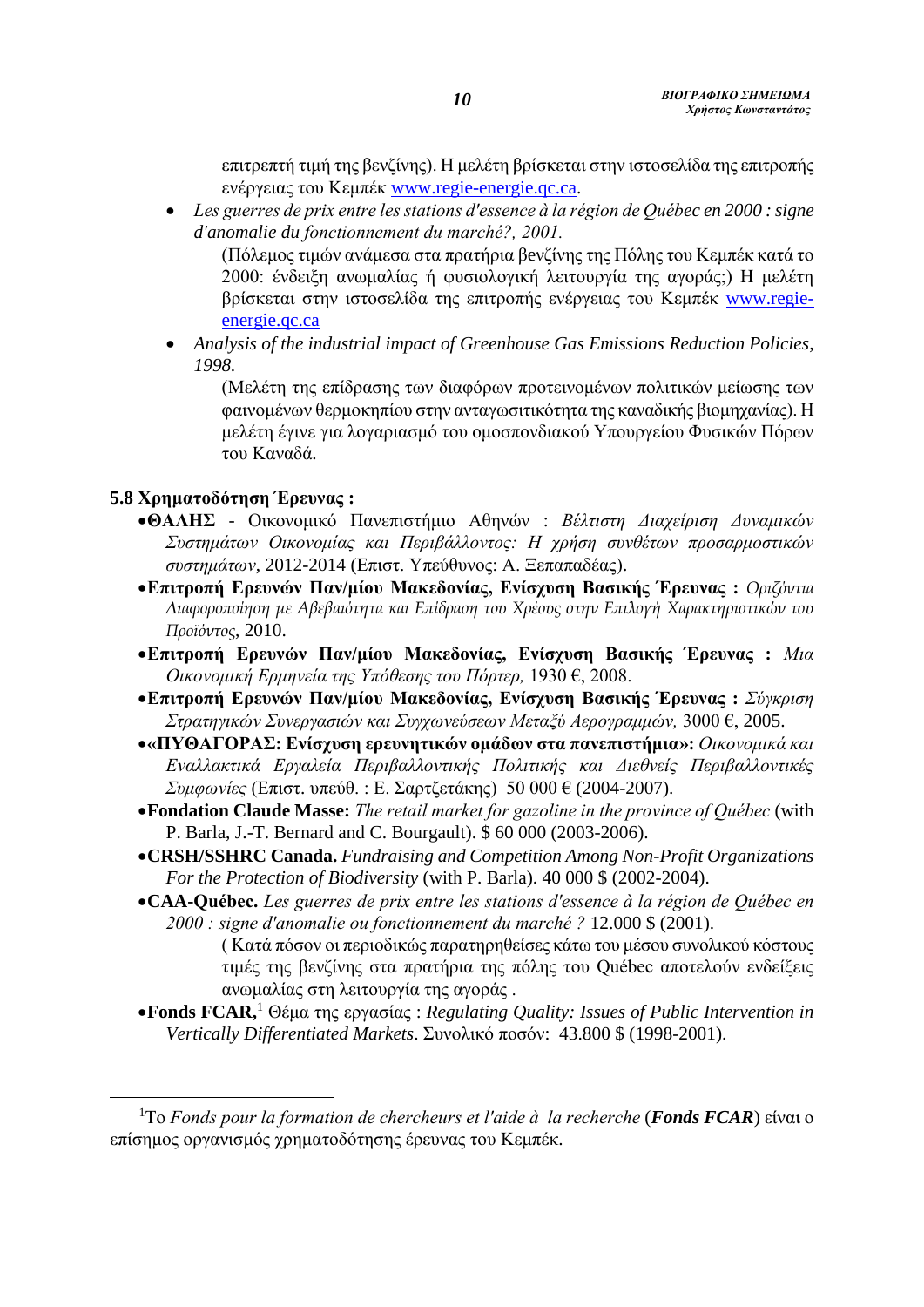- **Natural Resources Canada.** Θέμα της εργασίας : *Analysis of the industrial impact of Greenhouse Gas Emissions Reduction Policies*. 12.000 \$. (συνεργασία με τους καθηγητές J. Doucet και P. Barla). (1998)
- **CAA-Québec.** Θέμα της εργασίας : Τhe long run impact of the proposed inclusion of a retailer's operation costs into Québec's gasoline price floor. (*Analyse de l'impact de l'inclusion des coûts d'opération des détaillants dans le prix plancher de l'essence sur le bien-être des consommateurs au Québec*. Συνολικό ποσόν : 5.250 \$ (1998).
	- (Ανάλυση του μακροχρόνιου αποτελέσματος στην ευημερία των καταναλωτών της προταθείσας περίληψης του βασικού κόστους λειτουργίας των πρατηρίων στην κατώτατη τιμή της βενζίνης)
- **Επιχορήγηση LRSA** (Faculty of Business, Université Laval). Θέμα της εργασίας: Rates of Return to Education (*Le taux de rendement de l'éducation)*. 3.500 \$ (1993)
- **Επιχορήγηση LRSA** (Faculty of Business, Université Laval). Θέμα της εργασίας : Environmental Regulation and International Trade (*Réglementation Environnementale et commerce international*). Συνολικό ποσόν : 2,600 \$ (1992).

# **6. ΔΙΔΑΣΚΑΛΙΑ**

#### **6.1 Διδασκαλία μαθημάτων**

Το διδακτικό μου έργο περιλαμβάνει 56 μαθήματα σε προγράμματα οικονομικών και διοίκησης επιχειρήσεων, σε μεταπτυχιακό και προπτυχιακό επίδεδο, στα αγγλικά, γαλλικά και ελληνικά.

### **Συνολικά σε μεταπτυχιακά προγράμματα έχω διδάξει**

- **3 εξάμηνα στο ΜΒΑ του Παν/μίου της Οττάβας**
- **1 εξάμηνο στο μετ/κό του παν/μίου του Μοντρεάλ**
- **16 εξάμηνα σε μετ/κά του παν/μίου Λαβάλ (MBA, Maîtrise en économie appliqué à la gestion, Maîtrise en économique)**
- **1 εξάμηνο στο μετ/κό πρόγραμμα Περιβαλλοντική Πολιτική και Διαχείριση του Πανεπιστημίου Αιγαίου**
- **11 εξάμηνα στο ΜΒΑ του Παν/μίου Μακεδονίας**
- **18 εξάμηνα στο ΔΠΜΣ στην ΟΕ του Πα. Μακ. (ήδη διδάσκω το 19 ο )**

Αναλυτικά, τα μαθήματα τα οποία έχω διδάξει είναι τα εξής (πολλά εκ των κατωτέρω μαθημάτων έχουν διδαχθεί περισσότερες από μία φορά) :

### **ΠΡΟΠΤΥΧΙΑΚΑ ΜΑΘΗΜΑΤΑ ΟΙΚΟΝΟΜΙΚΩΝ**

- o *Principles of Microeconomics* (Βασικές αρχές της μικροοικονομίας) 1<sup>ο</sup> έτος.
- o *Principes de Microéconomie* (το ανωτέρω στα γαλλικά)
- o *Microeconomics I* (Κατανάλωση, Παραγωγή, Ανταγωνισμός, Μονοπώλειο) 2<sup>ο</sup> έτος
- o *Microéconomie I* (το ανωτέρω στα γαλλικά)
- o Microéconomique (Μικροοικονομική για φοιτητές εκτός οικονομικού) 2<sup>o</sup>-3<sup>o</sup> έτος
- o *Microeconomics III* (Μαθηματική Μικροοικονομία) 4<sup>ο</sup> έτος
- o *Principles of Macroeconomics* (Βασικές αρχές της μακροοικονομίας) 1<sup>ο</sup> έτος.
- o *Principes de Macroéconomie* (το ανωτέρω στα γαλλικά)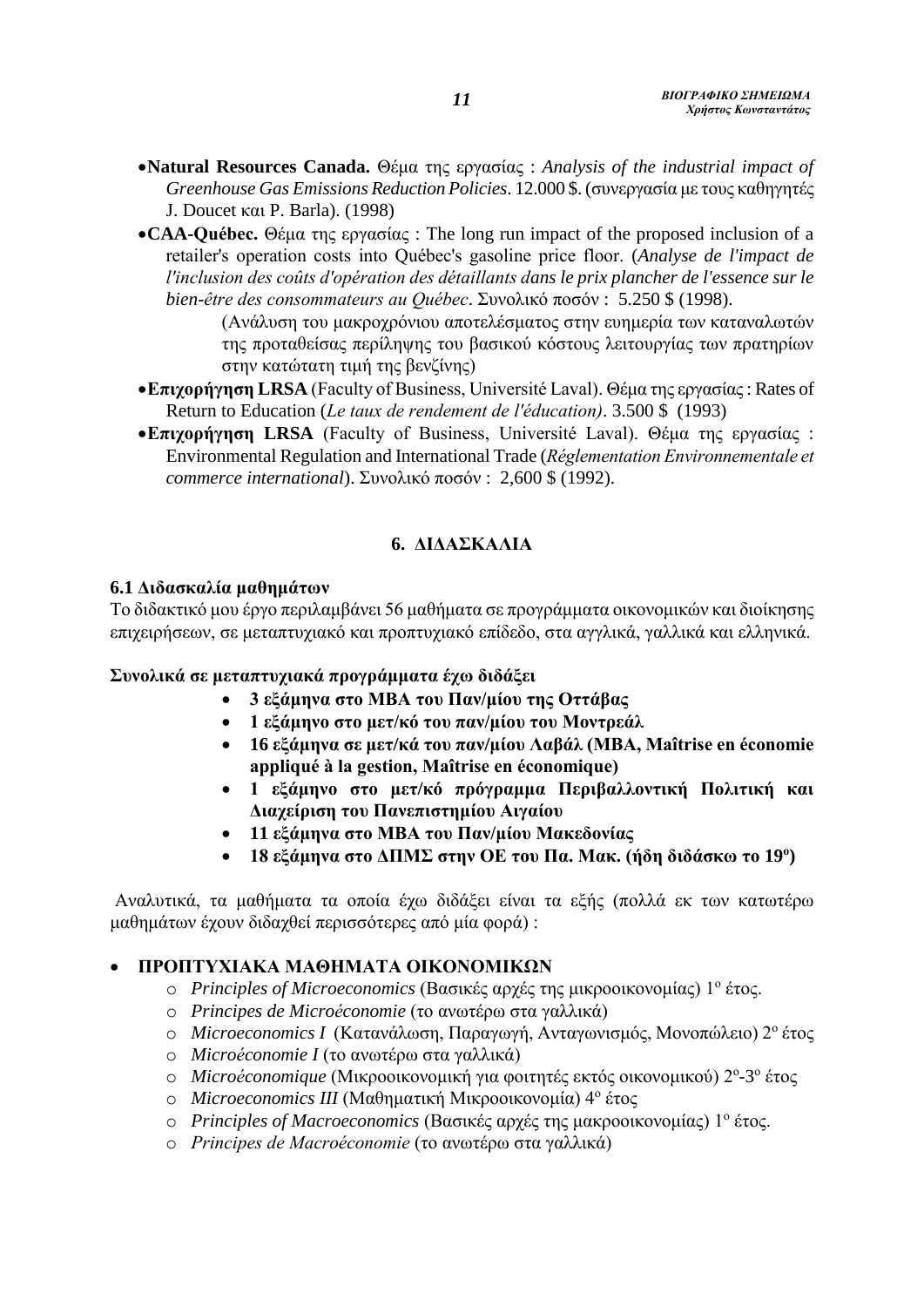- o *Macroéconomique I* (Εθνική Λογιστική, Συνολική Ζήτηση) 2<sup>ο</sup> έτος.
- o *Macroéconomique ΙI* (Συνολική Προσφορά, Κύκλοι, Πληθωρισμός, Ανοικτή οικονομία), 3 ο έτος.
- o Labour Economics (Οικονομική της Εργασίας), 3°-4° έτος.
- o *Public Economics* (Δημόσια Οικονομική), 4 ο έτος.
- o *Βιομηχανική Οικονομική,* 4 ο έτος.
- o *Μικροοικονομική Θεωρία ΙΙ,* 3 ο έτος.

#### **ΜΕΤΑΠΤΥΧΙΑΚΑ ΜΑΘΗΜΑΤΑ ΟΙΚΟΝΟΜΙΚΩΝ**

- o *Organisation Industrielle* (Βιομηχανική Οργάνωση— M.A. Οικονομικών, Université Laval).
- o *Organisation Industrielle* (Βιομηχανική Οργάνωση—M. Sc. στην Εφαρμοσμένη Οικονομική, Université Laval)
- o *Βιομηχανική Οργάνωση* (ΔΠΜΣ στην ΟΕ, Παν/μιο Μακεδονίας)
- o *Θεωρία Διεθνούς Εμπορίου* (ΔΠΜΣ στην ΟΕ, Παν/μιο Μακεδονίας)
- o *Réglementation (Regulation*—M. Sc. στην Εφαρμοσμένη Οικονομική, Université Laval)
- o *Taxation* (Θεωρία φορολογίας—M.A. Οικονομικών, Université de Montréal).
- o *Atelier de recherche* (ΜεθοδολογίαΈρευνας—M.A. Οικονομικών, Université Laval).

#### **ΜΑΘΗΜΑΤΑ ΣΤΗΝ ΔΙΟΙΚΗΣΗ ΕΠΙΧΕΙΡΗΣΕΩΝ**

- o *Managerial Economics* (Οικονομική της Διοίκησης—M.B.A. University of Ottawa)
- o *Économie de la gestion* (το ανωτέρω στα γαλλικά—M.B.A. Université d'Ottawa και M.B.A.) Université Laval)
- o *Αρχές Οικονομικής Θεωρίας και Πολιτικής* (Μ.Β.Α., Παν/μιο Μακεδονίας)
- o *L'économie* (Θέματα μικρο- και μακροοικονομίας—M.B.A., Université Laval)
- o *Organisation Industrielle* (Βιομηχανική Οργάνωση—2ο έτος Διοίκησης Επιχειρήσεων, Université Laval).
- o *Microeconomics for Business* (Μικροοινομία—2ο έτος Διοίκησης Επιχειρήσεων, University of Ottawa).

### **ΜΑΘΗΜΑΤΑ ΣΤΟ ΤΜΗΜΑ ΠΕΡΙΒΑΛΛΟΝΤΟΣ Παν/μίου Αιγαίου**

- o *Στατιστική* (στο μεταπτυχιακό πρόγραμμα: Περιβαλλοντική Πολιτική και Διαχείριση του Πανεπιστημίου Αιγαίου).
- o *Επιχείρηση και Περιβάλλον* (3ο-4ο έτος—Τμήμα Περιβάλλοντος, Πανεπιστήμιο Αιγαίου).

o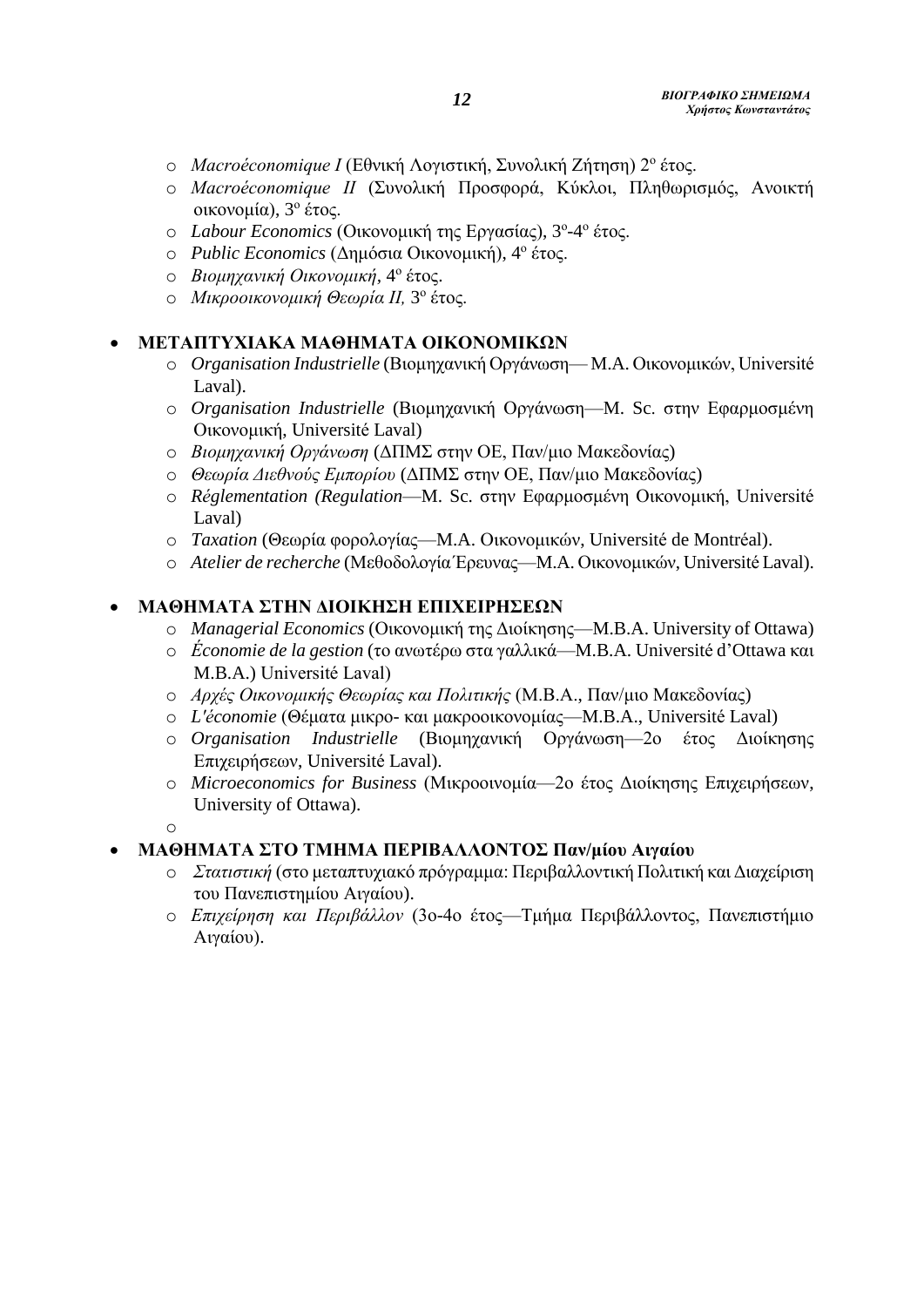# **6.2 Επίβλεψη μεταπτυχιακών εργασιών :**

## **20 εργασίες**

1. Κουιμτζής, Απόστολος, "Μοντέλα ανταγωνιστικής συμπεριφοράς εταιρειών σε βιομηχανικούς κλάδους με στοιχεία κάθετης ολοκλήρωσης." ΔΠΜΣ στην ΟΕ, Παν/μιο Μακεδονίας, 2011.

2. Γκένιος, Αντώνιος, "Το παράδοξο των συγχωνεύσεων." ΔΠΜΣ στην ΟΕ, Παν/μιο Μακεδονίας, 2011.

3. ΤΣΑΟΥΣΙΔΟΥ,Ελισάβετ "Αποτελέσματα πιστοποίησης ποιότητας σε αγορές με κάθετες σχέσεις." ΔΠΜΣ στην ΟΕ, Παν/μιο Μακεδονίας, 2010.

4. ΠΙΝΟΠΟΥΛΟΣ,Ιωάννης "Κίνητρα για κάθετη διαφοροποίηση όταν η είσοδος στην αγορά του τελικού προϊόντος είναι ελεύθερη." ΔΠΜΣ στην ΟΕ, Παν/μιο Μακεδονίας, 2009.

### **Η εργασία παρουσιάστηκε στο συνέδριο ASSET, Nov. 2010, Evora, Portugal.**

5. ΧΑΡΙΣΤΟΣ, Κωνσταντίνος "Αποτελεσματικότητα των προστίμων στα καρτέλ: μια θεωρητική ανάλυση του ρόλου της ελαστικότητας ζήτησης στην πιθανότητα συμμόρφωσης." ΔΠΜΣ στην ΟΕ, Παν/μιο Μακεδονίας, 2009.

6. ΠΑΠΑΓΕΩΡΓΙΟΥ, Ρηγούλα "Καταναλωτική Πίστη και Συνθήκες Ανταγωνιστικότητας στον Ελληνικό Τραπεζικό Τομέα." MΒΑ, Παν/μιο Μακεδονίας, 2008.

7. ΠΑΠΑΘΑΝΑΣΙΟΥ, Κωνσταντίνος, "Απελευθέρωση αγορών ηλεκτρικής ενέργειας." ΔΠΜΣ στην ΟΕ, Παν/μιο Μακεδονίας, 2007.

8. ΒΛΑΧΑΚΗ, Ασημίνα, "Επιλογή ποιοτήτων σε καθεστώς δυοπωλίου όταν η διαφορά ποιότητας των προϊόντων δεν μπορεί να παρατηρηθεί με ακρίβεια από τον καταναλωτή." ΔΠΜΣ στην ΟΕ, Παν/μιο Μακεδονίας, 2006.

 **Η εργασία απετέλεσε τη βάση της ανωτέρω παρουσίασης στο συνέδριο** "Horizontal Product Differentiation and Debt" XXIV Jornadas de Economia Industrial, Sept 24- 25, 2009, Vigo, Spain

9. ΠΑΡΓΙΑΝΑΣ, Χρήστος, "Περιβαλλοντική Πολιτική σε Ατελή Προσδιορισμό της Ποιότητας των Προϊόντων." ΔΠΜΣ στην ΟΕ, Παν/μιο Μακεδονίας, 2005.

 **Η εργασία απετέλεσε τη βάση της ανωτέρω παρουσίασης στο συνέδριο** Annual meetings of the *Canadian Resource and Environmental Economics*, Québec, Canada, 23-25/9/2011) .

10. ΦΙΛΙΠΠΙΑΔΗΣ, Ελευθέριος, "Αλληλεπίδραση Πολιτικών Διεθνούς Εμπορίου και Περβαλλοντικής Πολιτικής." ΔΠΜΣ στην ΟΕ, Παν/μιο Μακεδονίας, 2005.

- **Η εργασία απετέλεσε τη βάση της ανωτέρω παρουσίασης στο συνέδριο** 4 th World Congress of Environmental and Resource Economists, Montréal, Québec, Canada, June 28-July 2, 2010
- 11. ΓΑΡΑΝΤΖΙΩΤΗ-ΞΕΖΩΝΑΤΟΥ, Σταυρούλα, "Συνθήκες Ανταγωνισμού στην Ελληνική Αγορά της Βενζίνης." ΔΠΜΣ στην ΟΕ, Παν/μιο Μακεδονίας, 2005.
- 12. BOURGAULT, Chantale, "Oil Reffiners' Incentives to Vertically Integrate Forward in the Québec Market" (*Incitation des pétrolières à s'intégrer verticalement au marché du détail québécois*). Université Laval, Département d'économique, 2004.
- 13. HERRMANN, Markus, "An Economic Interpretation of the Porter's Hypothesis" (*Une interprétation économique de l'Hypothèse de Porter)*. Université Laval, Département d'économique, 2002.
	- Η εργασία απετέλεσε τη βάση της δημοσίευσης στο *Journal of Environmental and Resource Economics* καθώς και της παρουσίασης «C. CONSTANTATOS, and M.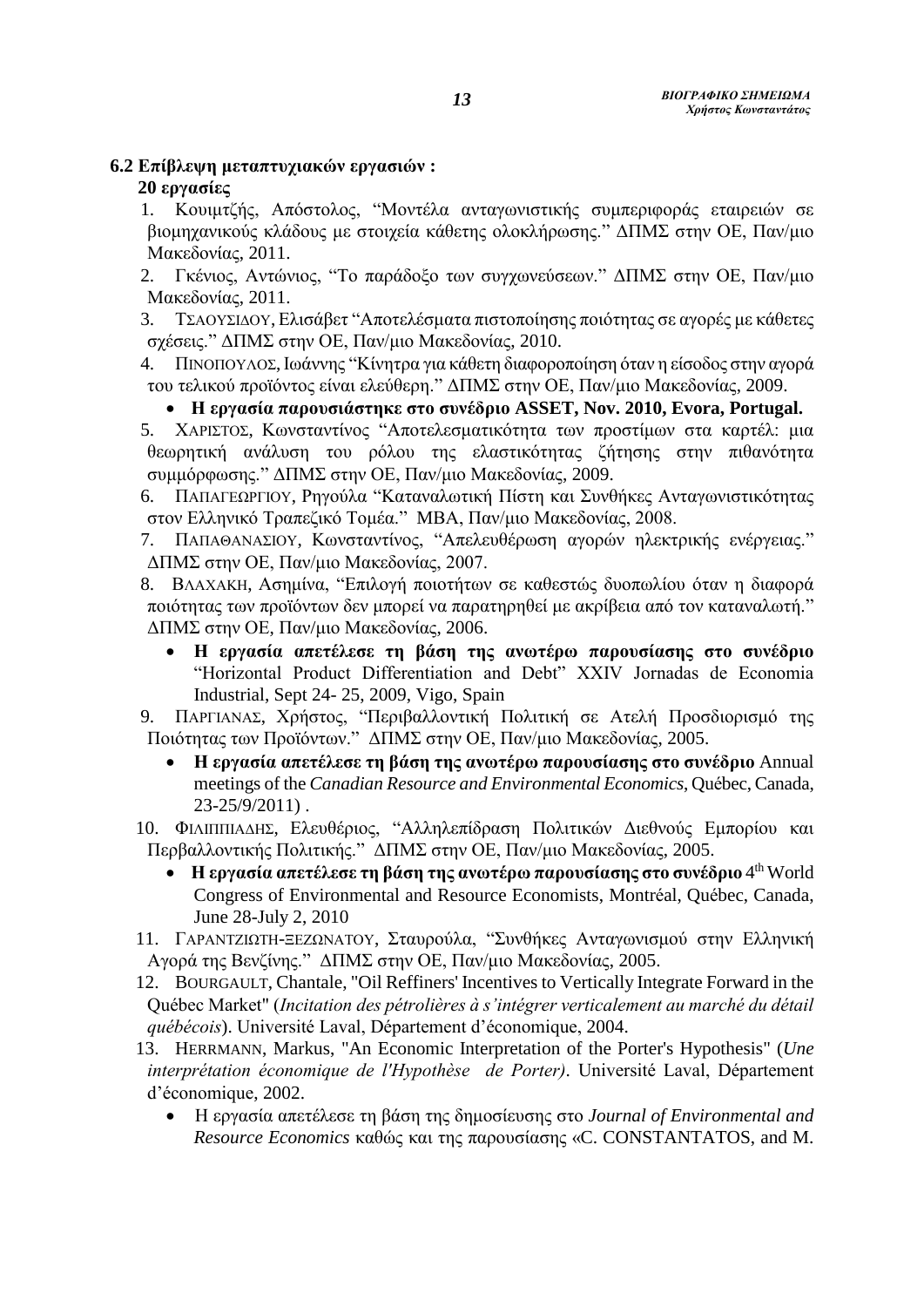HERRMANN, "Market Inertia and the Introduction of Green Products: Can Strategic Effects Justify the Porter Hypothesis?" 2008 ASSET meetings, European University Institute, Florence, Italy, October 2008» (βλ ανωτέρω).

14. TOUIL, Shedlia, "An economic analysis of canadian cigarette smuggling" (*Une analyse économique de la contrebande des cigarettes au Canada*). Université Laval, Département d'économique, 1998.

#### **Η εργασία απετέλεσε τη βάση των κατωτέρω παρουσιάσεων**

- CONSTANTATOS, C., B. LARUE and S. TOUIL, "Using Smugglers to Price Discriminate: The Case of Canadian Tobacco Industry", 26<sup>th</sup> Annual Conference of the *European Association for Research in Industrial Economics*(E.A.R.I.E.), Torino, Italy, September 1999.
- CONSTANTATOS, C., B. LARUE and S. TOUIL, "La contrebande comme moyen de discrimination par les prix", *16èmes Journées de Microéconomie appliquée*, Lyon, France, June, 1999.
- 15. LAJOIE, Marie-Claude, "Rate of Return Regulation and transferable Emissions Permits" (*Réglementation du taux de rendement et système de permis transferables dans l'industrie d'éléctricité*), Université Laval, Département d'économique, 1998.
- 16. KORAZEMO, Charles, "An Analysis of Concentration in the Petroleum Industry" (*L'indice de concentration : une application sur l'industrie pétrolière*), Université Laval, Département d'économique, 1996.
- 17. PINEROS, Luis, "The relation between revenue, age and education during the 1981-1992 period" (*La relation entre revenu, âge et éducation : 1981-1992*), Université Laval, Faculté d'administration Université Laval, Département d'économique, 1995.
- 18. CLICHE, André, "An analysis of franchise contracts in the fast-food industry" (*Le contrat de franchise revisité : le cas de l'industrie du repas-minute*) Université Laval, Département d'économique, 1994.
- 19. COMEAU, Jean-Paul, "Pricing electricity transmission under break-even constraints" (*Tarification du transport de l'électricité sous contrainte de couverture des coûts*), Université Laval, Département d'économique.
- 20. LESAGE, David "An analysis of the system of student loan repayment conditional on income" (*L'impact d'un système de paiement de la dette des étudiants conditionnel au revenu du travail*), Université Laval, Département d'économique (1993-1995).

### **6.3 Επίβλεψη διδακτορικών διατριβών :** 2 διατριβές εν εξελίξει

- Πινόπουλος Ιωάννης, «Κάθετη ολοκλήρωση με ελεύθερη είσοδο», έναρξη 2009.
- Χαριστός Κωνσταντίνος, «Ύψος προστίμων, επιείκεια και σταθερότητα των καρτέλ», έναρξη 2010.

### **6.4 Συμμετοχή σε επιτροπές κρίσης διδακτορικών διατριβών:** 5